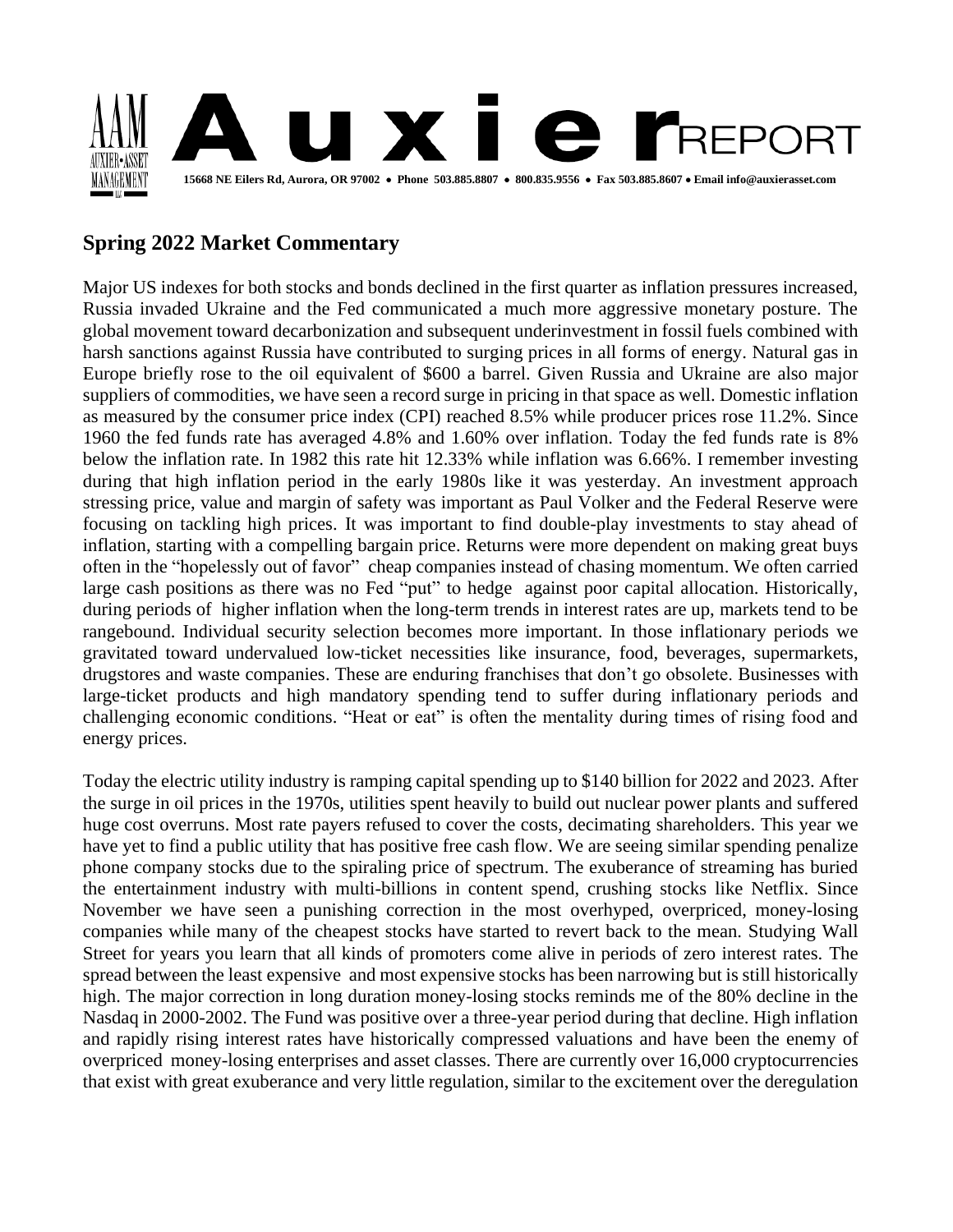of the telecom industry in the late 1990s. New entrants and capital flooded the industry and the resulting shakeout decimated most shareholders.

The strongest market sectors during the quarter were energy, utilities and consumer staples. Corporate stock buybacks are on pace to set another record in 2022. According to Goldman Sachs, companies in the S&P 500 had repurchase authorizations of \$238 billion through the first two months of 2022. If this pace is maintained, buybacks could reach \$1 trillion by the end of the year.

# **Highfliers Under Pressure**

The tech-heavy Nasdaq was down 9.10% during the quarter versus a decline of 4.60% for the S&P 500. Companies that sold exciting stories and growth at any cost are now paying the price as inflation reaches record levels. Electric vehicle company Rivian's initial public offering (IPO) opened at a market cap of over \$60 billion. Three days after the IPO their market cap was nearly \$130 billion without having sold one vehicle. In the quarter before their November 2021 IPO, the company estimated sales of \$0 to \$1 million with a net loss of \$1.2 billion to \$1.3 billion. It is this kind of irrational exuberance that leads to unrealistic and unsustainable valuations. At the end of the quarter, Rivian had fallen 70% from its highs. We have seen this many times now in our current bull market where exciting growth stories have dominated the narrative. Other highfliers like Peloton, Zoom Video Communications, Teladoc and Robinhood are all down over 75% from their highs. Frothy bubbles where valuations run up can lead to long and slow declines. It took over 30 months for the market to bottom out after the dot-com bubble and the Nasdaq was down over 75% during that period. It took nearly 15 years for the Nasdaq to return to its 2000 highs. Tighter money is shifting investors' focus from "growth at any price" to strong earnings and cash flow generators that are undervalued in the market. It is easy to ignore poor fundamentals when markets are good, but investors can get burned if they are buying stories over solid fundamentals in downtrends.

### **Raw Material Inflation Impacting EVs**

Amid record levels of demand, the electric vehicle industry is facing tough challenges with rapidly rising raw material prices. Lithium, a crucial element in batteries, is in short supply. In mid-March, the average price of lithium carbonate was \$76,700, up 472% from the same month in 2021. Lithium consumption nearly quadrupled from 2010 to 2021 as demand for electric vehicles has increased exponentially. According to Bloomberg, global plug-in electric vehicles are expected to surpass 25 million in 2022. In 2016 there were only one million EVs on the road. The United States Geological Survey (USGS) estimates that in 2021 batteries accounted for 74% of lithium consumption and by 2025, they could account for 84% of total consumption. Prices for other inputs like copper and nickel are also elevated, up 200% and 300% over the last two years, respectively. Rivian CEO RJ Scaringe believes that the EV industry could see a tougher shortage than the semiconductor industry as high gas prices and government incentives drive more people to switch to electric. Battery manufacturers have been targeting \$100 per kilowatt-hour (kWh) as the point that will allow electric vehicles to reach price parity with gas-powered cars. In 2021, the cost averaged \$132/kWh, but that is expected to rise substantially in 2022. Higher input costs will likely be passed down to the consumer which could price potential buyers out of the market, slowing the intended transition from gas to electric cars. This could lead to an unexpected decline in the rapid growth the EV industry has seen.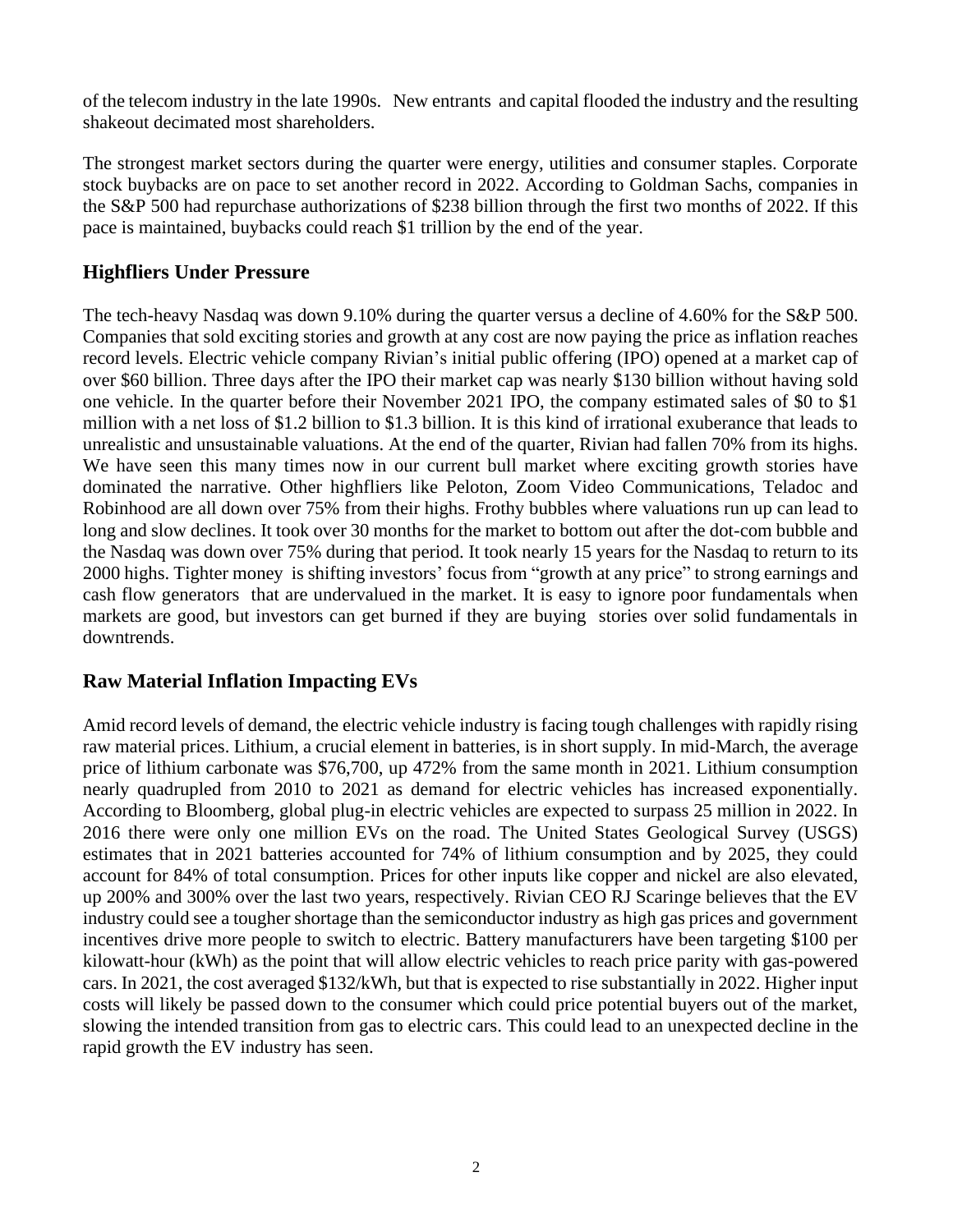### **Supply Chains Face New Challenges**

Supply chain management continues to be challenging as many companies are still dealing with shipping delays and strong demand. A recent resurgence of Covid in Shanghai has led to a lockdown of approximately 26 million people, impacting business in the area. Semiconductor company SMIC is struggling to find truck drivers to ship out chips to their customers. According to the American Trucking Associations, the trucking industry was short a record 80,000 drivers in 2021. The Department of Transportation reports 300,000 truck drivers leave the industry every year due to high stress, long hours and low pay. Keeping the trucking industry staffed and running efficiently is vital to the US economy as trucks deliver about 70% of all freight in the country. Companies like Walmart are trying to alleviate the shortage by raising starting salaries from \$87,500 to a range of \$95,000 to \$110,000. Companies like Kroger have embraced supply chain challenges and adapted to a new way of doing business. Kroger has been focusing on an omnichannel approach to their business by building out their digital and pickup offerings. Since the start of the pandemic digital sales for Kroger have grown by over 100%. In a survey, Kroger found that 70% of their customers said they would shop more in-store in the coming year and 80% said they would continue shopping online. Kroger also invests in their automated fulfillment centers which should help reduce supply chain pressures in the future. The Russian invasion of Ukraine has impacted fertilizer exports which has added new challenges to the global economy. Russia is the world's largest exporter of fertilizers and accounts for 23% of ammonia exports, 14% of urea exports, 10% of phosphate exports and 21% of potash exports according to The Fertilizer Institute. However, this disruption provides US fertilizer producers like The Mosaic Company with the opportunity to fill the supply gap and benefit from strong fertilizer prices. The US should be partially protected from the disruption in exports though as they import less than 10% of their fertilizer from Russia. Despite these new headwinds, we are seeing supply slowly improve but it could take several years before we return to pre-pandemic levels. Container shipping costs have decreased over the last few months with the Baltic Dry Index ending the quarter at 2,358, down from the recent high of 5,650 in October. The average for the index over the last 10 years has been 1,275. More aggressive rate hikes could help ease demand enough for supply chains and prices to normalize over time.

# **Inflation Impacting Fixed Income Market**

The bond market had a tough quarter due to inflation and the expectation that the Federal Reserve will be aggressively raising rates. The Vanguard Total Bond Fund fell by 6.5% during the quarter and is now on pace to record its worst year since the fund launched in 1987. The S&P Global Developed Aggregate Bond Index is down 9.41% from its January 2021 high.

### **Energy Sector Showing Strength**

Despite the S&P 500 seeing its first decline since the start of the pandemic, oil and energy stocks were one of the few sectors to see growth during the quarter, up 39%. The primary driver of this impressive performance has been the price of oil which briefly surged to \$130 per barrel in March due to Russia's invasion of Ukraine. The invasion and the many sanctions on energy exports could result in one of the toughest supply shortages in decades as Russia is the world's largest exporter of oil. Other factors such as the Organization of the Petroleum Exporting Countries (OPEC) not boosting production as demand has increased have also led to rising oil prices. Top performers in the Fund from this sector included BP, Chevron, ConocoPhillips and Valero which saw quarterly gains of 7%, 36%, 35% and 31%, respectively. These companies look to potentially continue to benefit from strong demand for oil and gas products even amid the push for renewables. The International Energy Agency (IEA) is forecasting total oil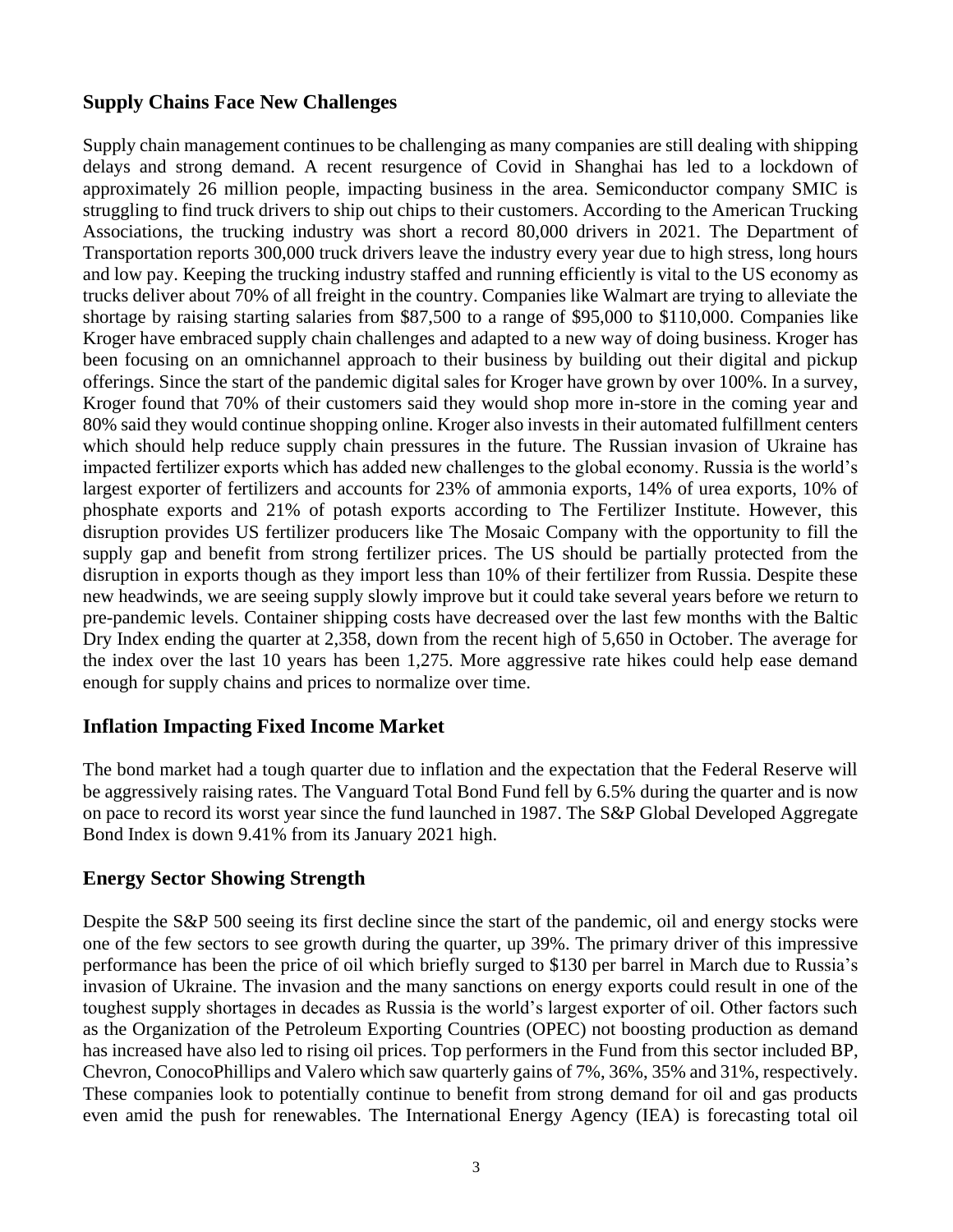demand in 2022 to be 99.7 million barrels per day (mb/d) which would be an increase of 2.1 mb/d over 2021.



# **First Quarter 2022 Performance Update**

Auxier Focus Fund's Investor Class returned -0.07% in the first quarter vs -4.60% for the cap-weighted S&P 500 Index and -5.93% for the DJIA. Small stocks as measured by the Russell 2000 returned -7.53%.

The MSCI Emerging Markets Index declined -6.97% and the MSCI China Index (USD) was down -14.19%. Bonds, as measured by the S&P US Aggregate Bond Index, returned -5.57% for the quarter. Stocks in the Fund comprised 94.4% of the portfolio. The equity breakdown was 84.7% domestic and 9.7% foreign, with 5.6% in cash and short-term debt instruments. A hypothetical \$10,000 investment in the Fund since inception on July 9, 1999 to March 31, 2022 is now worth \$56,335 vs \$49,638 for the S&P 500. The equities in the Fund (entire portfolio, not share class specific) have had a cumulative return of 836.92% since inception and the Fund as a whole has had a cumulative return of 463.34% vs 396.38% for the S&P. This was achieved with an average exposure to the market of 81.40% over the entire period. Our results are unleveraged.

#### **Contributors to the quarter: Our outlook on sectors and positions with a positive impact on the portfolio for the quarter ended 3/31/2022.**

Health insurance companies performed well during the quarter as the Affordable Care Act

Auxier Focus Fund – Investor Class Average Annual Total Returns (3/31/2022) Since Inception (07/09/1999) 7.90% 10-year 9.48% 5-year 10.27% 1-year 11.08% 3-month -0.07%

*Performance data quoted represents past performance and is no guarantee of future results. Current performance may be lower or higher than the performance data quoted. Investment return and principal value will fluctuate so that an investor's shares, when redeemed, may be worth more or less than original cost. As stated in the current prospectus, the Fund's Investor Class Share's annual operating expense (gross) is 1.09%. The Fund's adviser has contractually agreed to waive a portion of its fee and/or reimburse Fund expenses to limit total annual operating expenses at 0.92%, which is in effect until October 31, 2022. Other share classes may vary. The Fund charges a 2.0% redemption fee on shares redeemed within 180 days of purchase. For the most recent month-end performance, please call (877) 328-9437 or visit the Adviser's website at [www.auxierasset.com.](http://www.auxierasset.com/)*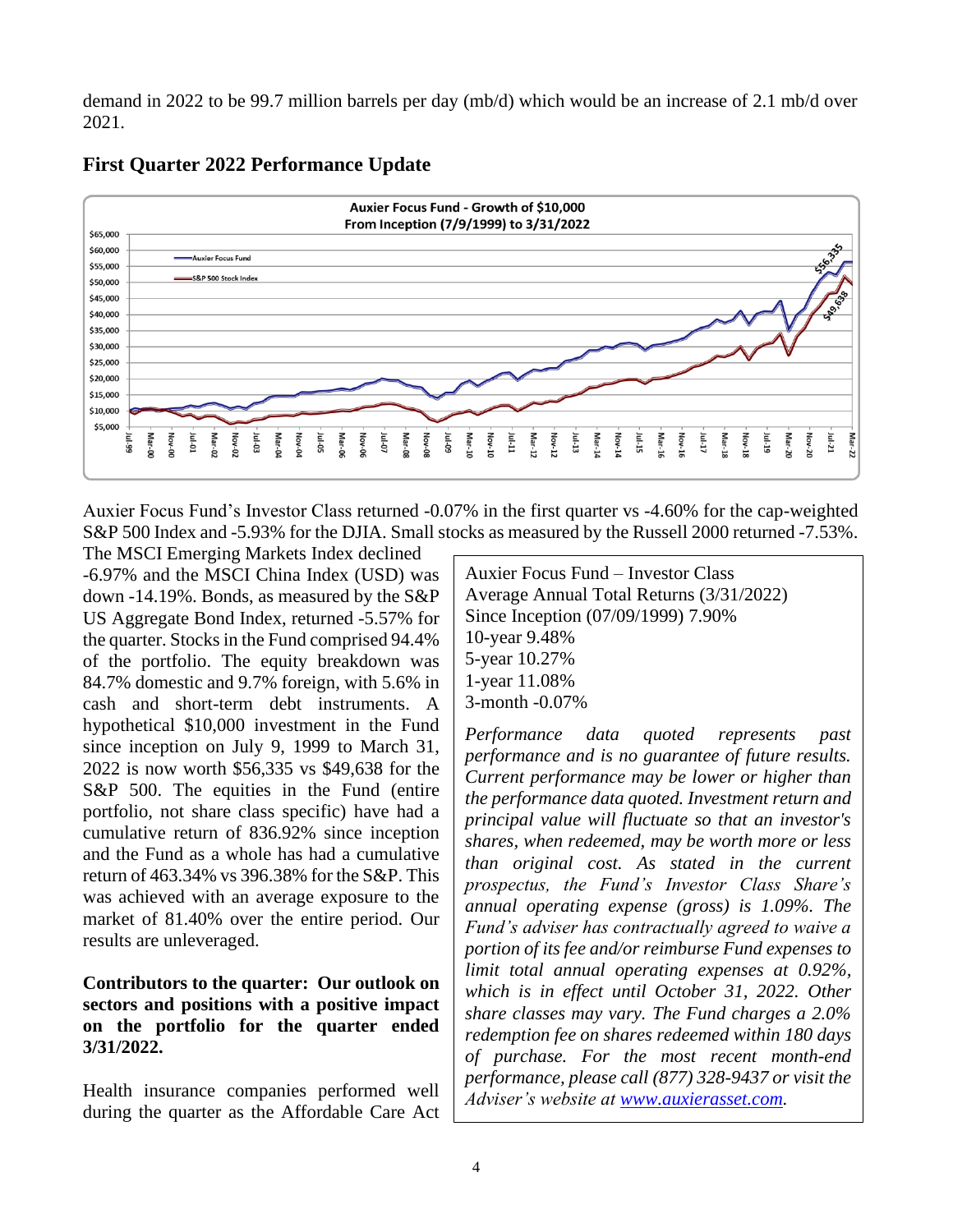(ACA) led to record levels of enrollment. Over 14.5 million consumers signed up for coverage during the 2022 enrollment period, an increase of 21% from 2021. This was the highest level of enrollment since the ACA was signed in 2010. Companies we own like UnitedHealth, Cigna, Anthem and CVS benefit from expansion of medical coverage eligibility. Vantage Market Research estimates that the global health insurance market will achieve a compound annual growth rate (CAGR) of 4.4% to reach \$3.3 trillion by 2028.

The consumer staples sector was a positive contributor for the Fund during the first quarter as many of these companies sell necessities, have high returns on invested capital, low mandatory capital expenditures, low ticket items and good pricing power. Examples include Coca-Cola, Pepsico, Altria Group, Inc. and Molson Coors Beverage Company. Companies like Kroger enjoy high inventory turns that help in periods of rising prices. They also benefit by offering a large assortment of cheaper private label brands.

#### **Detractors to the quarter: Our outlook on sectors and positions with a negative impact on the portfolio for the quarter ended 3/31/2022.**

Competition in the video streaming market has created new challenges for companies like Netflix, Disney, Comcast, Discovery, Paramount and Amazon. Consumers now have more options than ever for their entertainment, which has resulted in streaming companies investing more and more into content to attract new subscribers. Global spending on content is expected to surpass \$230 billion in 2022 after reaching more than \$220 billion in 2021. This level of spending has forced companies to raise prices, driving away subscribers. As

| Top 10 Equity Holdings       |          |
|------------------------------|----------|
| Security                     | % Assets |
| UnitedHealth Group Inc.      | 7.3      |
| Microsoft Corp.              | 6.0      |
| Mastercard Inc.              | 5.1      |
| Kroger Co.                   | 4.1      |
| Anthem, Inc.                 | 3.3      |
| <b>Medtronic PLC</b>         | 3.3      |
| <b>Bank of America Corp</b>  | 3.0      |
| Philip Morris International  | 2.9      |
| Johnson & Johnson            | 2.8      |
| Bank of New York Mellon Corp | 2.       |

a result of higher prices and increasing competition, Netflix lost 200,000 subscribers in the first quarter and they expect to lose two million more in the second quarter. Investor sentiment in the streaming sector is falling as this massive spending threatens the profitability of these streaming giants. We anticipate more consolidation in the industry in the months ahead.

### **In Closing**

Events and losses in Russia and China underscore the importance of high-grade ethics and the rule of law. This may partially explain the strength in the US dollar which is up 7% in 2022, close to a 20-year high. The pandemic pulled forward demand in many industries. From the fourth quarter of 2019 through the fourth quarter of 2021 consumer spending on goods increased an inflation-adjusted 15.6% while services declined 1.7%. That appears to be reversing as pent-up demand for travel and entertainment outside the home is surging. Visa and Mastercard have recently reported cross-border transactions are up over 36%. The services component comprises 70% of the US economy.

Higher rates and tighter money provide a great backdrop for bargain hunting in the markets. I remember buying bargains in 1994 as rates rose 3%. That set up three very solid years for the market exceeding 25% a year. In 1987 interest rates rose from 7 to 10% but the market rose over 35% on strong earnings before crashing. No recession followed that rate increase. A market like we are seeing this year reinforces our focus on buying enduring businesses with sticky demand, recurring revenues and strong pricing power. In this environment, knowing what you own and what it is worth is more important than ever as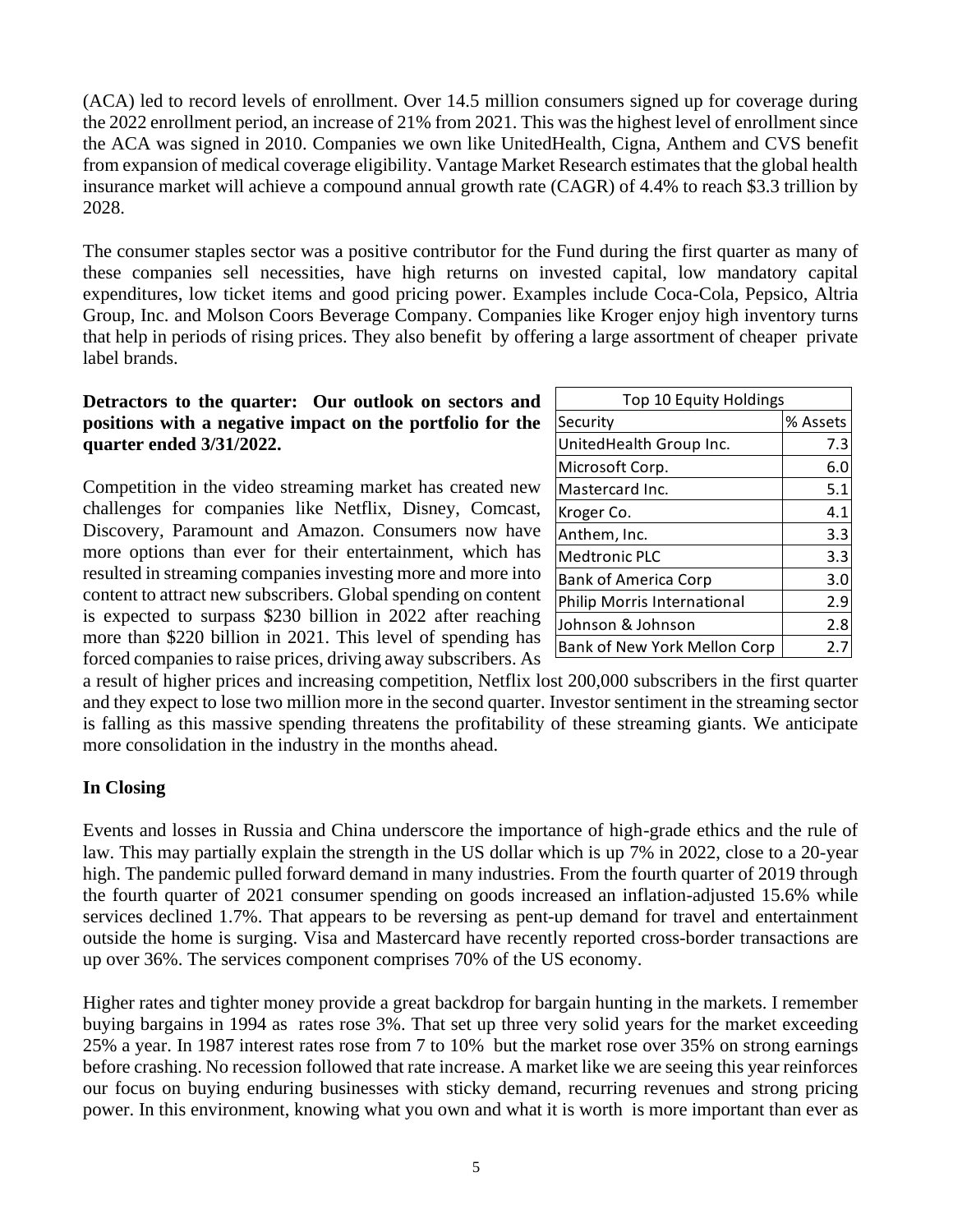the market is punishing the grossly overpriced and shaky business models. To survive and enjoy the potential for the power of compounding it is so important to avoid the torpedo stocks. These are highly valued, high expectation companies that disappoint, crash and torpedo the portfolio. Rising interest rate cycles are relatively rare but tend to lead to greater volatility and misappraisals. We believe this is a favorable backdrop to buy the best businesses at undervalued prices needed to seek double and triple play returns.

We appreciate your trust.

#### **Jeff Auxier**

*Before investing you should carefully consider the Fund's investment objectives, risks, charges and expenses. This and other information is in the prospectus, a copy of which may be obtained by calling (877) 328-9437 or visiting the Fund's website. Please read the prospectus carefully before you invest.*

**Fund returns (i) assume the reinvestment of all dividends and capital gain distributions and (ii) would have been lower during the period if certain fees and expenses had not been waived. Performance shown is for the Fund's Investor Class shares; returns for other share classes will vary. Performance for Investor Class shares for periods prior to December 10, 2004 reflects performance of the applicable share class of Auxier Focus Fund, a series of Unified Series Trust (the "Predecessor Fund"). Prior to January 3, 2003, the Predecessor Fund was a series of Ameriprime Funds. The performance of the Fund's Investor Class shares for the period prior to December 10, 2004 reflects the expenses of the Predecessor Fund.** 

The Fund may invest in value and/or growth stocks. Investments in value stocks are subject to risk that their intrinsic value may never be realized and investments in growth stocks may be susceptible to rapid price swings, especially during periods of economic uncertainty. In addition, the Fund may invest in midsized companies which generally carry greater risk than is customarily associated with larger companies. Moreover, if the Fund's portfolio is overweighted in a sector, any negative development affecting that sector will have a greater impact on the Fund than a fund that is not overweighted in that sector. An increase in interest rates typically causes a fall in the value of a debt security (Fixed-Income Securities Risk) with corresponding changes to the Fund's value.

Fund holdings and sector allocations are subject to change and should not be considered a recommendation to buy or sell any security.

Foreside Fund Services, LLC, distributor.

*The S&P 500 Index is a broad-based, unmanaged measurement of changes in stock market conditions based on 500 market-capitalization-weighted widely held common stocks. The Dow Jones Industrial Average is a price weighted index designed to represent the stock performance of large, well-known U.S. companies within the utilities industry. The S&P 500 Equal Weight Index (EWI) is the equal-weight version of the widely used S&P 500. The index includes the same constituents as the capitalization weighted S&P 500, but each company in the S&P 500 EWI is allocated a fixed weight (0.2%) of the index total at each quarterly rebalance. The MSCI Emerging Markets Index captures large and mid-cap representation across 24 Emerging Markets (EM) countries. S&P US Aggregate Bond Index is designed to measure the performance of publicly issued U.S. dollar denominated investment-grade debt. S&P*